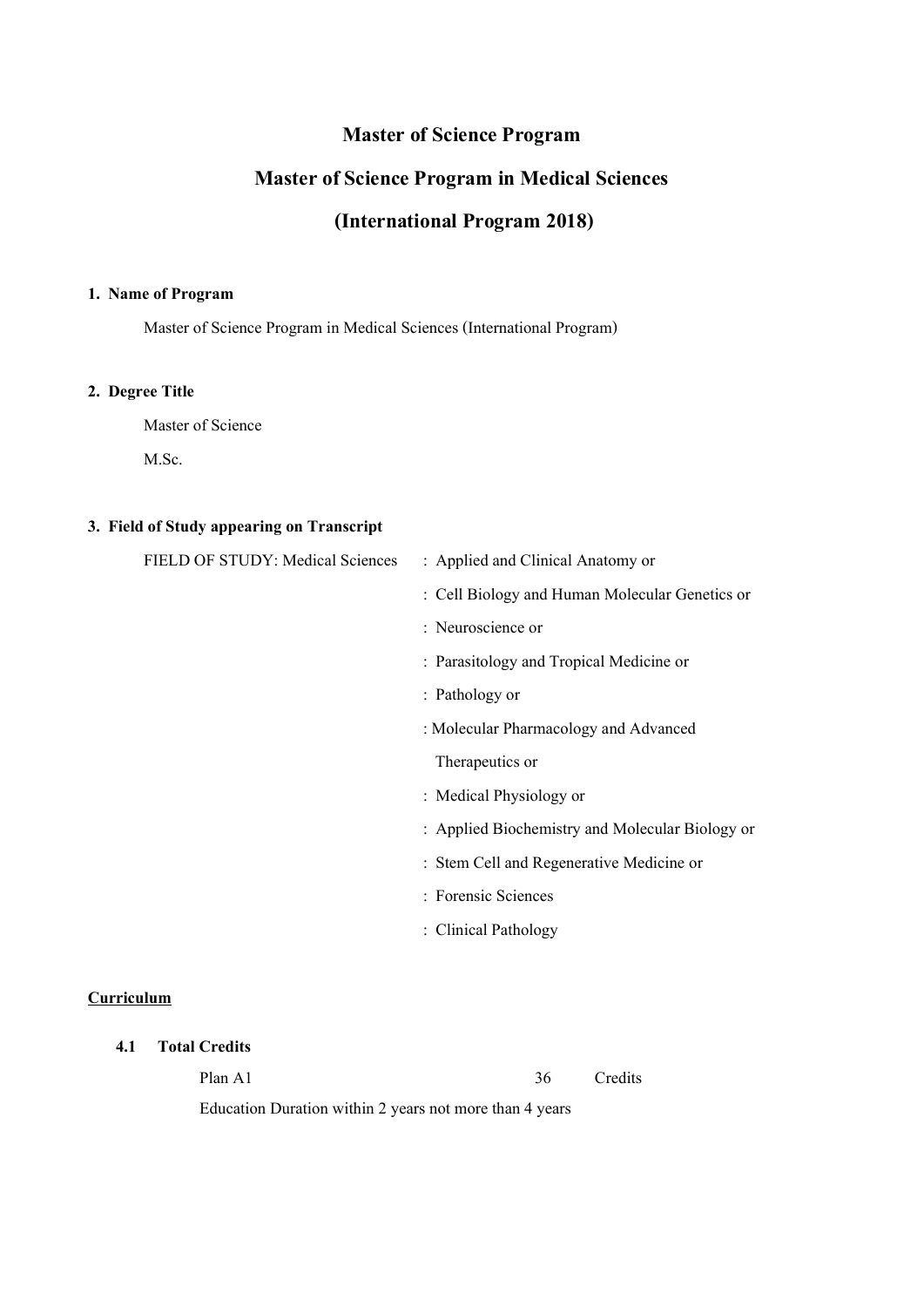## **4.2 Structure of Program of Study**

|                           | Plan A.1                 |
|---------------------------|--------------------------|
| <b>Total Credits</b>      | 36                       |
| <b>Coursework Credits</b> | $\overline{\phantom{0}}$ |
| Thesis Credits            | 36                       |

# **Note: All students must register to the course 3000701 Seminar Iand 3000702 Seminar II with no credit and assessed by "S/U"**

## **4.3 Course**

| 3000701 | Seminar I         | $1(1-0-3)$ |
|---------|-------------------|------------|
|         |                   |            |
| 3000702 | Seminar II        | $1(1-0-3)$ |
|         |                   |            |
| 3000816 | Thesis (Plan A.1) | 36 Credits |

## **4.4 Study Plan**

 **Plan A.1** 

## **First Year, First Semester**

# **Credits**

|         | <b>Total</b> | 9 |
|---------|--------------|---|
| 3000701 | Seminar I    |   |
| 3000816 | Thesis       | Ч |